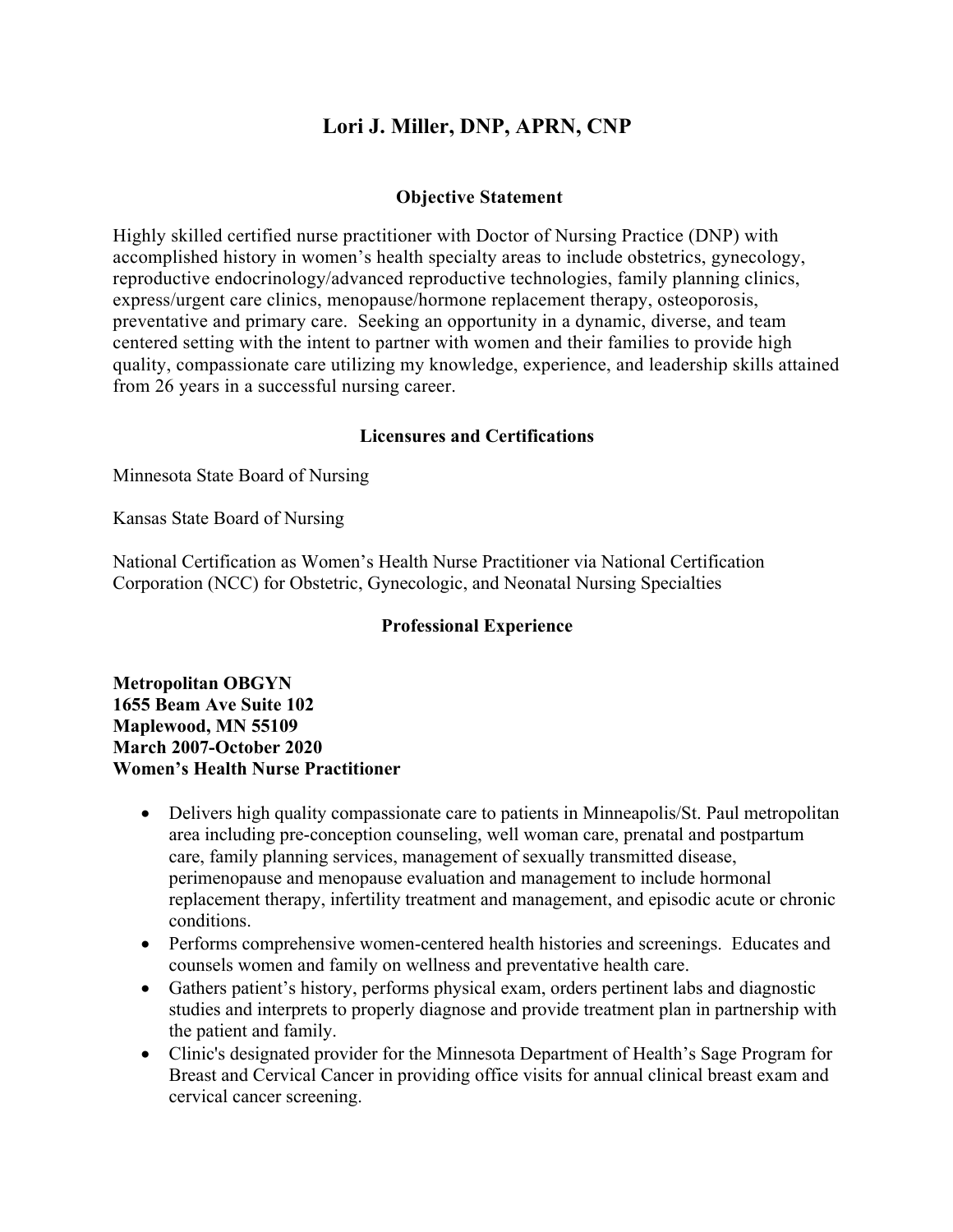- Provides education and counseling on sexually transmitted infections. Assesses and treats sexually transmitted infections for patient and partner.
- Provides education and counseling on available contraception methods to include nonhormonal contraception, oral contraception, long-acting reversible contraception, and permanent contraception. Performs Mirena IUD and Nexplanon placement and removal.
- Independently provides prenatal care during all stages of pregnancy, postpartum care, breastfeeding education and support, and newborn care.
- Actively co-manage/collaboration with physician in providing care for high-risk obstetrical patients experiencing gestational diabetes, placenta previa, preeclampsia, gestational hypertension, preeclampsia, preterm labor, and pregnancy complications to include patient education, antepartum fetal surveillance, and referral to maternal fetal medicine.
- Provides education, evaluation, and management of women experiencing infertility issues to include ordering and interpreting labs and diagnostic studies, developing treatment plan to include ovulation stimulation with oral and injectable medications, ultrasound monitoring of follicles, ovulation induction, artificial insemination, and confirmation of pregnancy.
- Diagnose and treats common, acute illnesses, minor trauma and wound infections, and noncomplex dermatology problems.
- Independently provided services for women in the Women's Urgent Care who are experiencing gynecological or obstetrical condition that requires immediate and prompt attention.
- Clinical preceptor for women's health and family practice nurse practitioner students.

## **Planned Parenthood Minnesota, North Dakota, South Dakota (PPMNS) Woodbury, MN 55125 March 2006-September 2011 Women's Health Nurse Practitioner**

• Provided clinical services to include reproductive health care to patients at designated PPMNS clinics encompassing women's health care, limited male exams, screening, and management of sexually transmitted disease, contraception management, and episodic acute problems in Express Care setting and clinic.

# **22nd Medical Group McConnell Air Force Base, Kansas June 2003-September 2005 (Retired from military service) Women's Healthcare Nurse Practitioner Chief, Women's Healthcare Clinic**

- Performs women's primary health care including reproductive processes, disease prevention/cancer detection for over 300 patients monthly.
- Patient services include the following: annual gynecological exam, health screening, health education/counseling, clinical breast exam, pap test and follow up, sexual